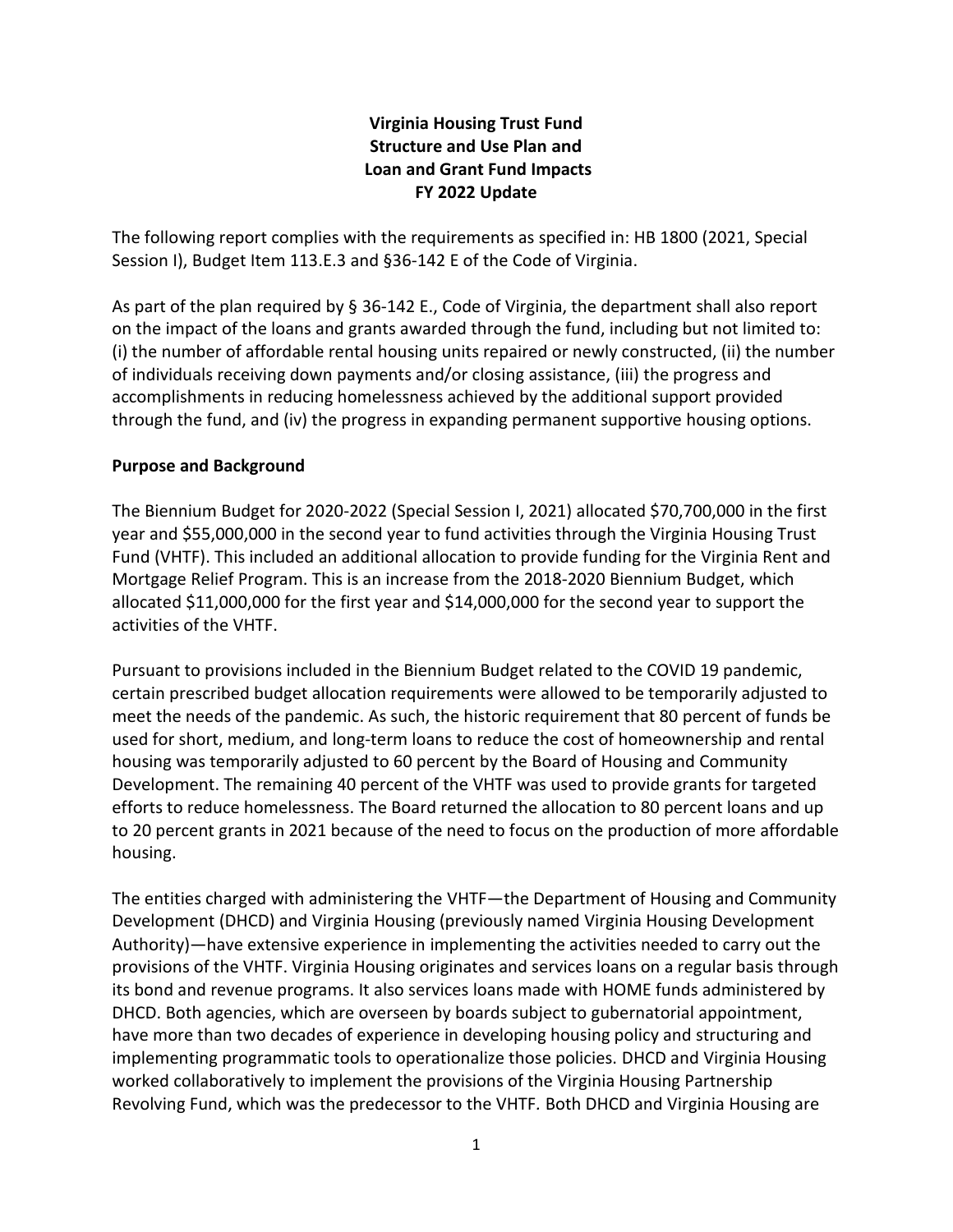skilled at packaging affordable housing projects that include a range of funding sources in order to leverage their resources. The budget language creating the VHTF identified leveraging as an important component of its operation.

### **Structure of the Virginia Housing Trust Fund**

Significant stakeholder input was gathered leading up to the development of the initial VHTF framework. Building on this foundation, input sessions were held in March 2021 to gather feedback. Invitations were broadly extended to DHCD grantees and partners as well as posted on the department's website. DHCD held virtual input sessions due to Covid-19 restrictions. Sessions were organized by region, but open to all.

| <b>Input Sessions</b>  |                |  |  |
|------------------------|----------------|--|--|
| Where<br>When          |                |  |  |
| Southwest/West Central | March 8, 2021  |  |  |
| Central/Southside      | March 9, 2021  |  |  |
| Northern/Valley        | March 10, 2021 |  |  |
| Eastern/Hampton Roads  | March 11, 2021 |  |  |

In addition, Virginia Homeless Services input sessions are held every other year and were held in October 2021. Attendees were asked for feedback specific to the Virginia Homeless Reduction Grants (funded through the VHTF).

| <b>Virginia Homeless Services: Input Sessions</b> |                  |  |  |
|---------------------------------------------------|------------------|--|--|
| Where<br>When                                     |                  |  |  |
| Eastern/Hampton Roads                             | October 13, 2021 |  |  |
| Northern/Valley                                   | October 14, 2021 |  |  |
| Central/Southside                                 | October 19, 2021 |  |  |
| Southwest/West Central                            | October 20, 2021 |  |  |

#### **Parameters of the Housing Trust Fund**

The 2012 Budget Bill (Special Session I) included language establishing the basic parameters for the VHTF. These parameters included guidance on the allocation of funds for grants and loans, a statement describing the types of activities eligible for grants or loans, and a list of the types of organizations eligible to receive program funds. The budget direction also stressed the importance of considering opportunities for leveraging and providing flexibility in loan products.

To implement the provisions of the Appropriations Act, DHCD and Virginia Housing encourage a variety of responses from eligible applicants so funds are deployed in a timely and strategic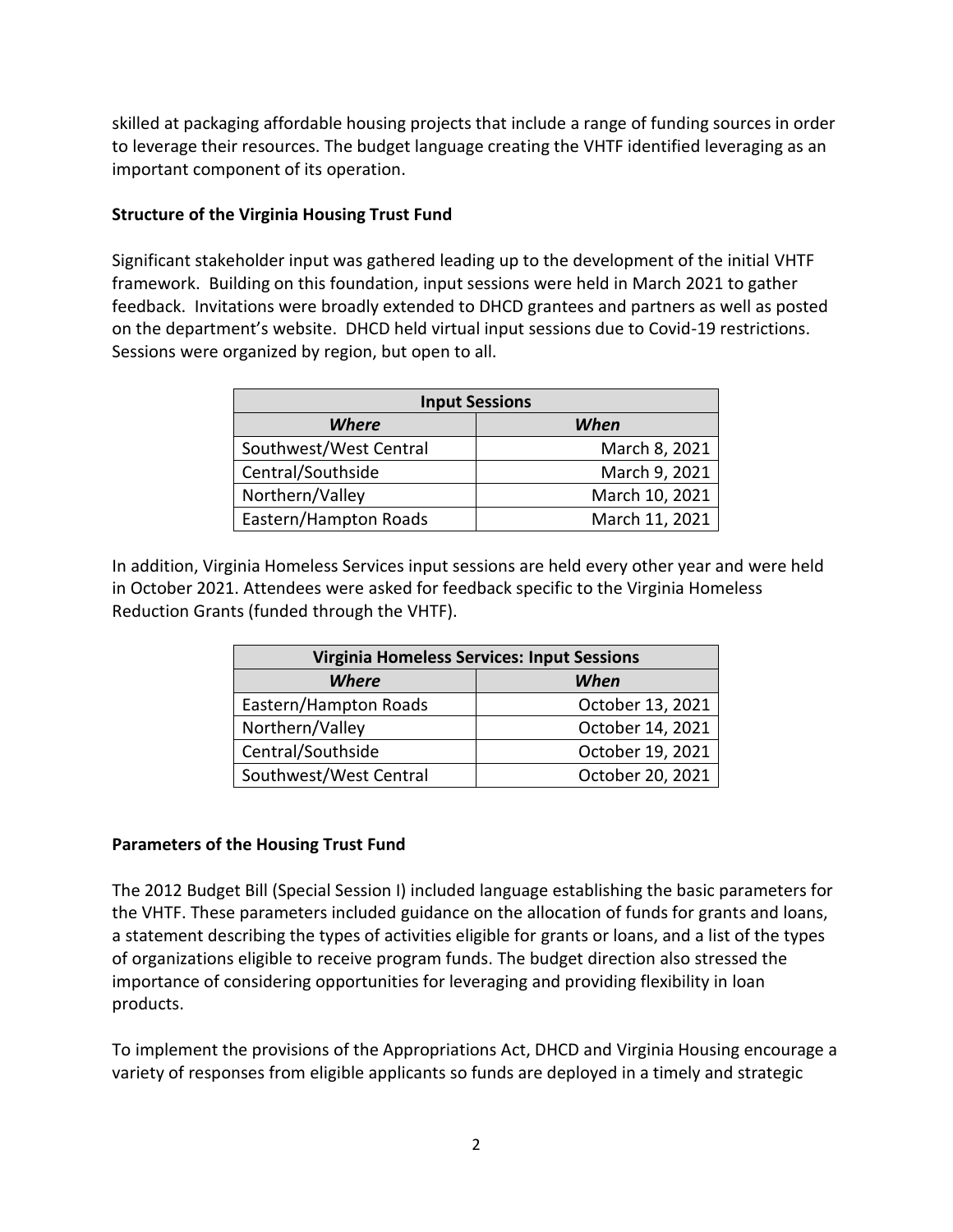manner and propose to continue to allocate funds through the broad categories shown on the following table.

| 2021-22 Virginia Housing Trust Fund Allocation |              |  |  |
|------------------------------------------------|--------------|--|--|
| Loans                                          |              |  |  |
| Competitive Loan Pool                          | \$39,000,000 |  |  |
| Vibrant Community Initiative                   | \$5,000,000  |  |  |
| <b>Grants</b>                                  |              |  |  |
| Homelessness Reduction Competitive             |              |  |  |
| Grant Pool (including Petersburg Pilot         | \$8,300,000  |  |  |
| - Student Housing Stabilization)               |              |  |  |
| Permanent Supportive Housing -                 | \$500,000    |  |  |
| <b>Predevelopment Grants</b>                   |              |  |  |
| <b>Administration</b>                          | \$2,200,000  |  |  |
| Total                                          | \$55,000,000 |  |  |

At the time of this report (November 2021), applications for the 2020-2021 VHTF competitive loan pool and homeless reduction grants are being received and will be evaluated in November.

## **Affordable Housing Loan Program**

.

At least 80 percent of the funds allocated to the VHTF must be used to provide loans that reduce the costs of affordable rental housing and homeownership. Building on previous experience with the VHTF and the Virginia Housing Partnership Fund, the housing agencies have determined Virginia Housing will assist in providing the underwriting services needed to implement the key provisions of loans made through this program. DHCD, with the participation of Virginia Housing, will structure the design of the loan component with sufficient flexibility to maximize the long-term affordability and sustainability of the housing projects receiving assistance. They will also include provisions that encourage opportunities to include project participation from other public and private funding sources.

The loan program will have two distinct components. A majority of the loans will be offered through a competitive loan pool open to a variety of eligible projects accomplishing the VHTF's purposes.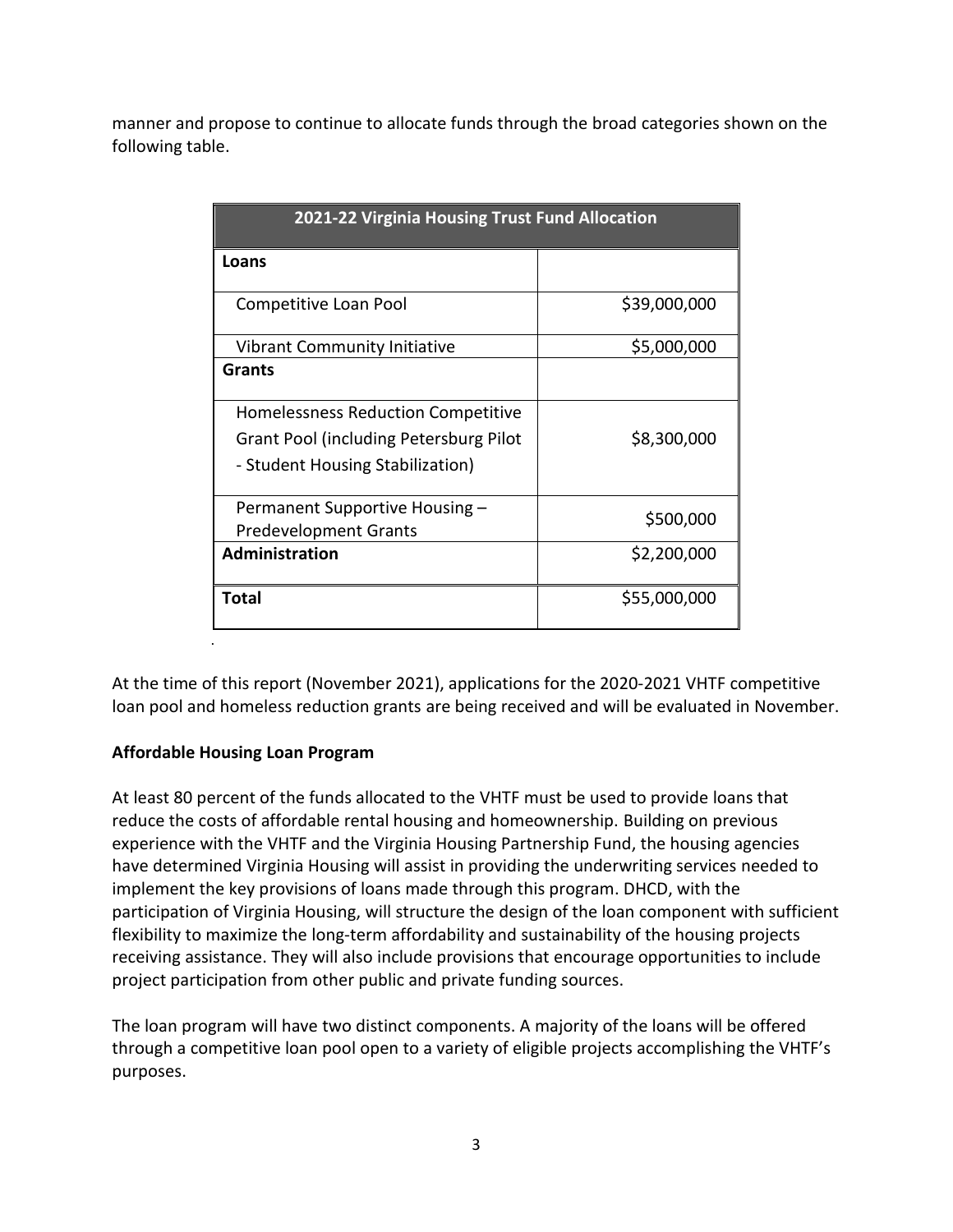#### *Competitive Loan Pool*

While the competitive loan pool will accommodate a wide array of possible projects, it will acknowledge the direction of a number of gubernatorial and General Assembly initiatives as well as the limited availability of funds by giving priority to demonstration projects that address articulated state housing policies. Such policies include permanent supportive housing options for persons with disabilities (including housing for people with serious mental illness and funding that could aid the state response to the U.S. Department of Justice settlement) and expanding permanent housing opportunities for persons experiencing homelessness. DHCD uses a consolidated application process, which allows applicants to apply for five sources of funding with one application. The Affordable and Special Needs Housing Consolidated Application combines VHTF monies with Federal HOME and Federal Housing Trust Fund monies along with Housing Innovations in Energy Efficiency investments. DHCD conducted How-to-Apply workshops for the Consolidated Application in the fall of 2021 and set proposal due dates for October 31, 2021 and March 31, 2022.

Most of the funds in the Competitive Loan Pool will be used to provide low-interest loans that are structured to meet the financing needs of specific projects. DHCD and Virginia Housing anticipate that a majority of the loan pool will provide financial assistance for specific projects that address the affordable rental housing needs of very low-income (household income at or below 50 percent area median income or AMI) citizens, while giving priority to projects that address critical housing needs mentioned in the previous paragraph as well as other areas of need such as returning veterans. To assure the long-term viability of affordable rental projects, the agencies will give priority consideration to projects that have an identified strategy for financial sustainability, such as providing rental assistance to income-qualified tenants. In keeping with the direction that the loans provide flexible financing, the agencies will set repayment rates and terms for each individual loan from the VHTF. In addition, provisions of the loan program will encourage applicants to pursue leveraged funds from other sources such as the Low Income Housing Tax Credit (LIHTC) program and other federal and local housing programs such as HOME and the Community Development Block Grant (CDBG) program.

DHCD will use a competitive process to select projects for funding. The maximum VHTF amount available to a single project is capped at \$700,000 for affordable housing projects and \$900,000 for projects providing permanent supportive housing units. The criteria used to evaluate projects for funding will include the following: (1) direct impact on one or more high priority state housing policies; (2) leveraging; (3) affordability; (4) financial sustainability; (5) impact on local housing needs; (6) feasibility, (7) readiness, (8) coordination of services and (9) the applicant's administrative capacity. DHCD will rank competitive project applications using a standardized review with a 100-point scale. No project will be funded that scores below sixty percent. DHCD will make funding offers to the highest scoring projects in descending order until available funds are exhausted or all projects scoring above sixty percent have been funded. Applicants may be asked to provide additional information to finalize funding offers. Property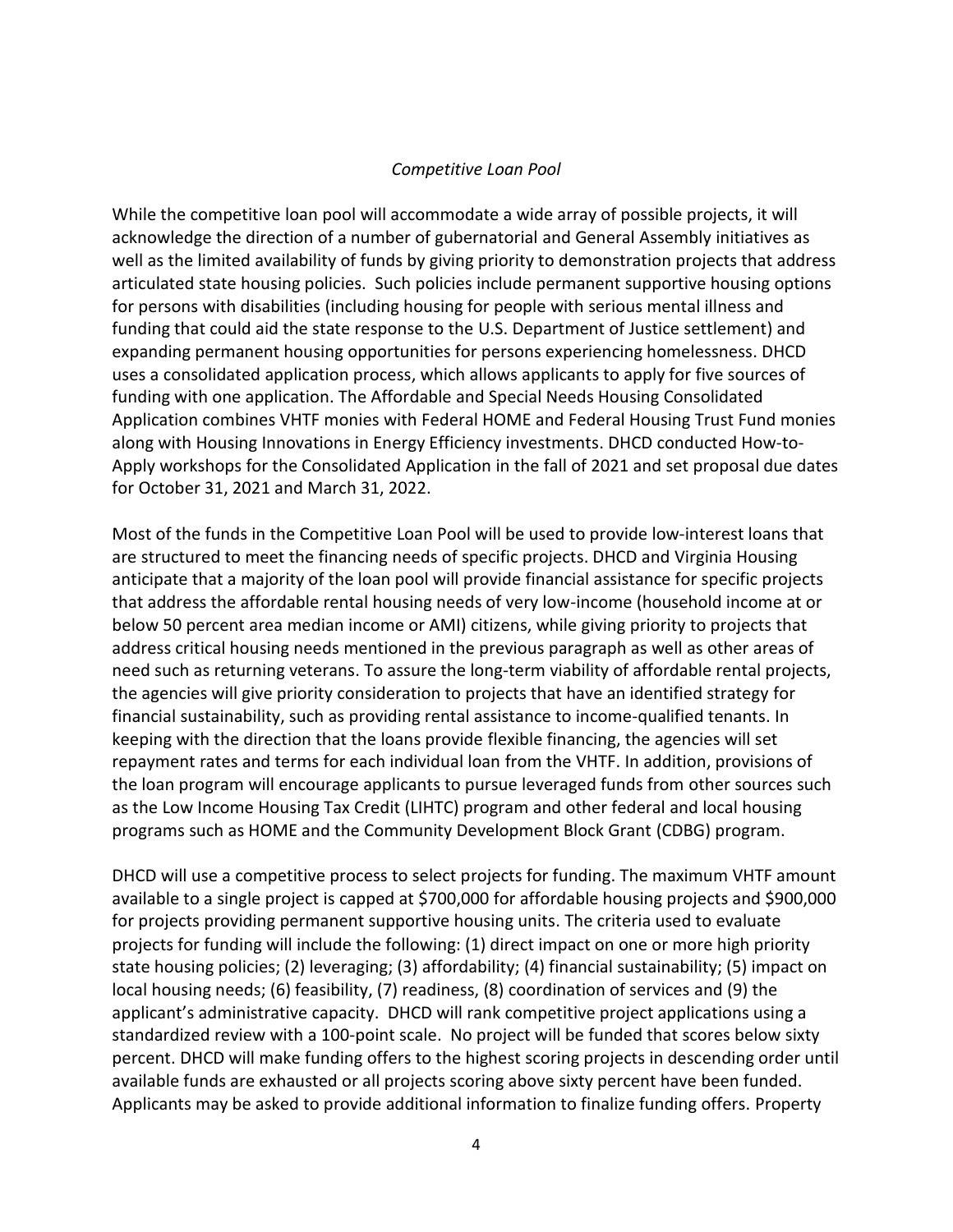funded through a VHTF loan will be subject to a lien intended to ensure its continued use as targeted, affordable housing during a specified period. The outstanding balance on the loan will be due in the event the affordability period is not met.

#### **Homeless Reduction Grant Program**

Up to 20 percent of the funds allocated to the VHTF are permitted for the reduction of homelessness. The Homeless Reduction Grant funds may be used for temporary rental assistance, not to exceed one year, housing stabilization services in permanent supportive housing for the chronically homeless, and predevelopment assistance for permanent supportive housing for the chronically homeless. In accordance with budget language, priority consideration will be given to efforts to reduce the number of homeless youth and families.

DHCD will select projects based on need, approach, local coordination, and capacity. As with the loan program, projects will be selected for funding through a competitive application process. Applicants may apply for the amount needed to administer the project, DHCD does not anticipate entering into grant agreements for less than \$50,000. The application period occurs in annually in the Fall and this year in December. As with the loan program, DHCD will rank competitive project applications using a standardized review. DHCD will make funding offers to the highest scoring projects in descending order until available funds are exhausted or all projects scoring above sixty percent have been funded. Applicants may be asked to provide additional information to finalize funding offers.

## **Organizations Eligible for Virginia Housing Trust Fund Allocations**

Several types of organizations are specified in the Code and guidelines as being eligible to receive funding through the VHTF; local governments, local housing and redevelopment authorities, regional or statewide organizations providing affordable housing and homeless assistance/services to Virginia residents, and holding companies expressly created for owning and operating affordable housing are deemed eligible to apply for VHTF monies. This would not preclude eligible organizations from contracting with a variety of other parties to assist in providing the housing and other resources required to satisfy the conditions of the grant or loan product.

## **Collaboration across State Agencies**

Over the past several years, DHCD has partnered with Virginia Housing and state agencies within the Health and Human Resources Secretariat; including the Department of Behavioral Health and Developmental Services, Department of Medical Assistance Services, Department for Aging and Rehabilitative Services, Virginia Department of Health, Department of Social Services and the Department of Veterans Services to coordinate efforts and leverage resources to increase housing options for people with serious mental illness, people with intellectual and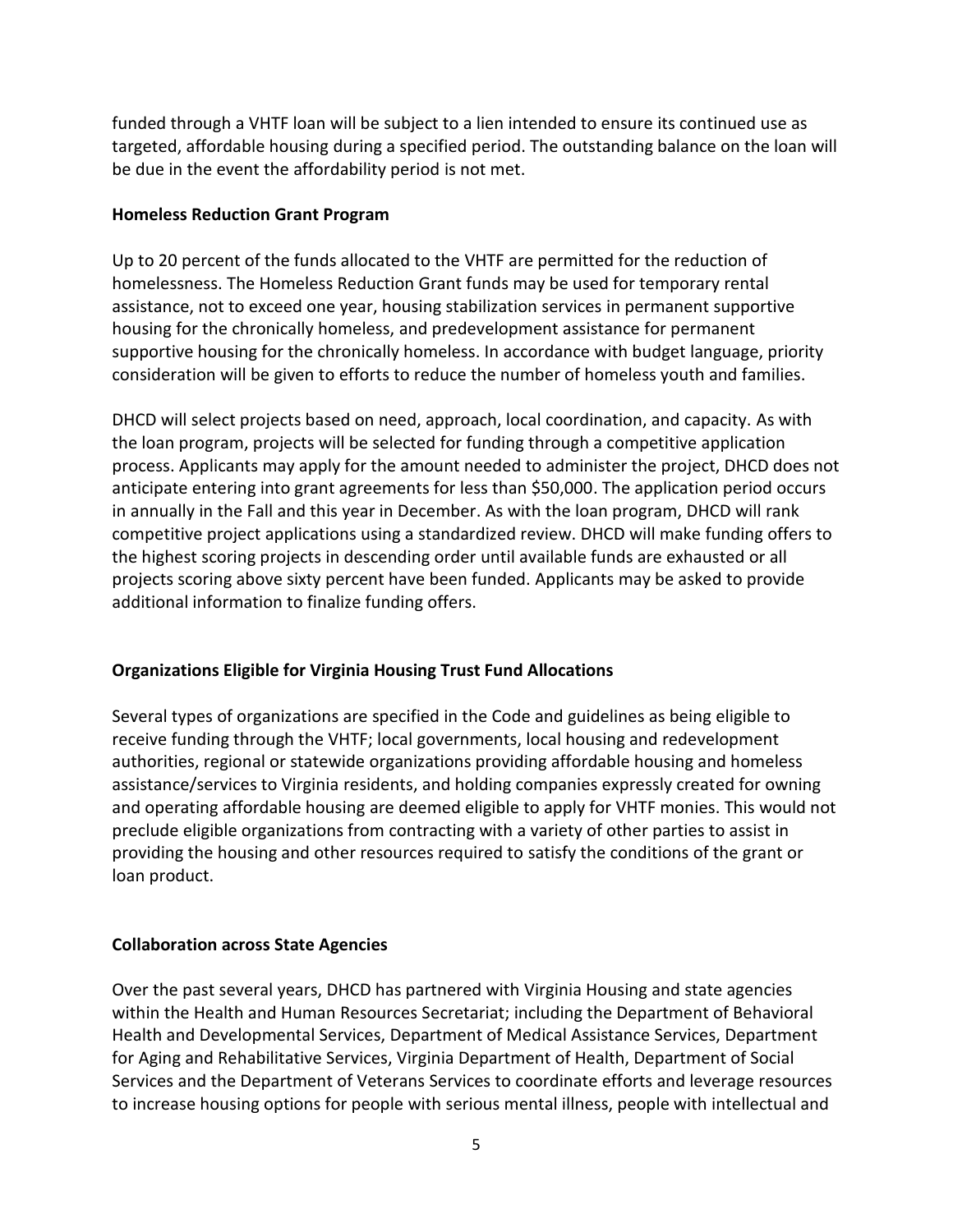other developmental disabilities, and people who are chronically homeless. These efforts focus primarily on the development of additional permanent supportive housing (PSH) units. The VHTF has been used to construct new or rehabilitate existing housing into PSH units. In addition, the VHTF provides funding for pre-development activities of PSH units and to provide supportive services for those experiencing homelessness. These efforts have been bolstered by Governor Northam's issuance of Executive Order 25, which calls for the creation of additional PSH units.

#### **Virginia Housing Trust Fund Administration and Management**

Funding for the VHTF is included in DHCD's budget. DHCD works in collaboration with Virginia Housing to carry out the provisions of the VHTF. DHCD and Virginia Housing have a proven record of accomplishment in jointly administering statewide housing initiatives. In the late 1980s, the General Assembly passed legislation creating the Virginia Housing Partnership Fund. It was created to improve the quality and affordability of housing throughout the Commonwealth and was jointly administered by DHCD and Virginia Housing. DHCD set policy, provided technical assistance to its housing development partners in responding to funding opportunities, and selected projects for funding through a competitive application process. Virginia Housing provided underwriting services and originated and serviced loans.

Based on the model of the Partnership Fund, DHCD and Virginia Housing jointly determine the policy parameters of the Housing Trust Fund. Specific aspects of the VHTF implementation are handled by the individual agencies in accordance with their designated areas of expertise and responsibility.

With respect to the loan offerings, DHCD provides technical assistance during project development. Virginia Housing, drawing on its forty-year experience in mortgage lending as the state's housing finance agency, provides project underwriting for the Affordable Housing Loan Program and performs loan origination, servicing and monitoring for all program loans. DHCD, which has more than thirty years' experience in managing federal and state grant and loan programs for housing and community development, as well as extensive involvement in homeless programs, administers the process to solicit applications for both the Competitive Loan Program and the Homeless Reduction Grant Program. Overall responsibility for the ongoing administration and monitoring of grants made through the Homeless Reduction Grant Program falls to DHCD.

## **Summary of Changes**

The 2022-2022 Program Design has some features, which have evolved since the initial framework. Notably, the Competitive Loan Pool, beginning with the 2016–17 program year, is now a part of the previously described Affordable and Special Needs Housing Consolidated Application Process. This has streamlined the overall application process making four funding sources available through a single application. Additionally, as previously noted, overall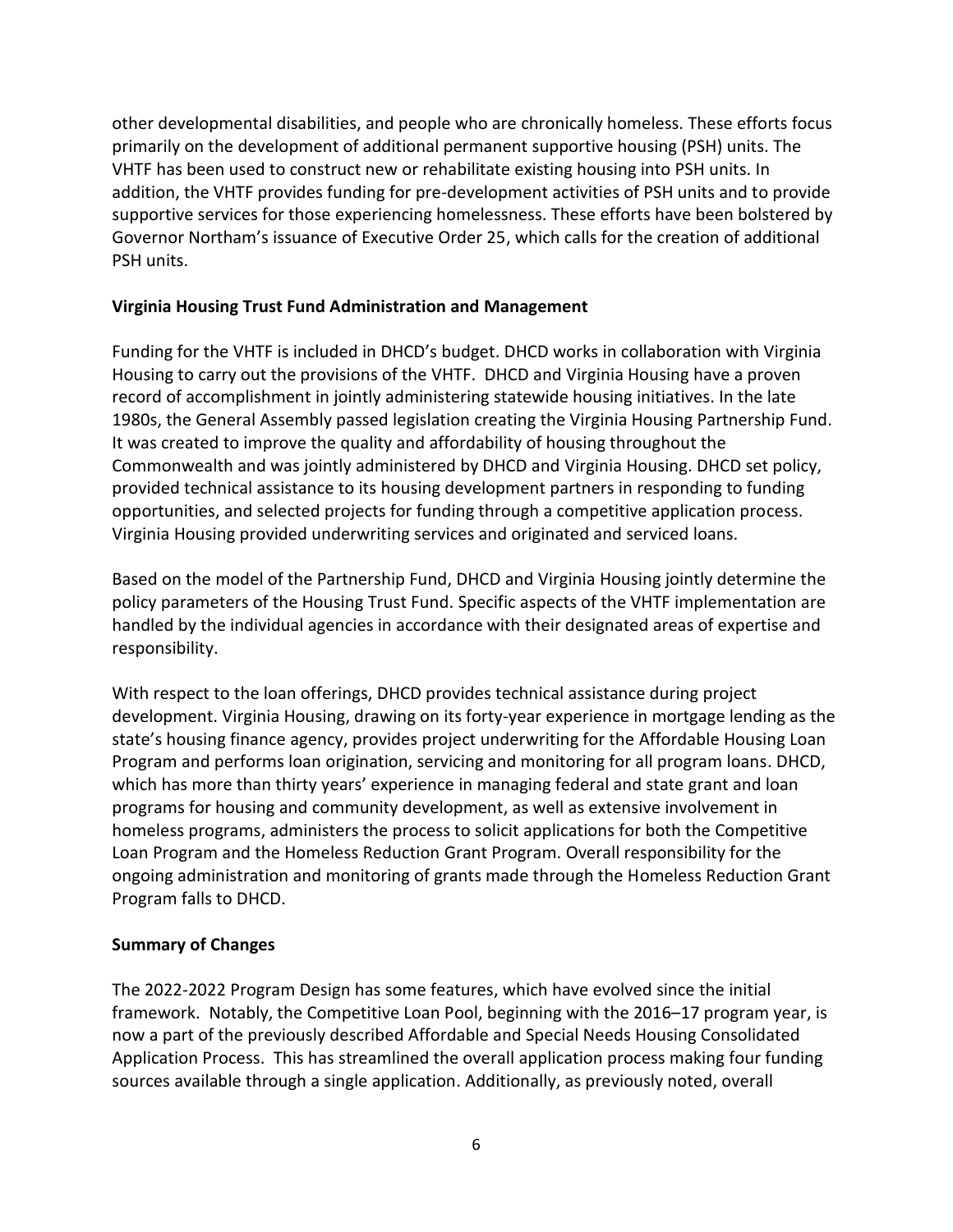allocation amounts between grants and loans were temporarily adjusted to address the most urgent housing needs associated with the COVID 19 pandemic.

#### **Evaluation and Analysis of Outcomes**

The 2020-2022 Biennium Budget incorporated the requirement for reporting on the performance of the Virginia Housing Trust Fund. Section 113.E.3 of the Budget requires that the following outcomes are reported:

*As part of the plan required by § [36-142](http://law.lis.virginia.gov/vacode/36-142/) E., Code of Virginia, the department shall also report on the impact of the loans and grants awarded through the fund, including but not limited to: (i) the number of affordable rental housing units repaired or newly constructed, (ii) the number of individuals receiving down payments and/or closing assistance, (iii) the progress and accomplishments in reducing homelessness achieved by the additional support provided through the fund, and (iv) the progress in expanding permanent supportive housing options.*

The number of individuals receiving down payment and/or closing assistance is not included in the reporting as it has not been included in the program design for the VHTF. This is consistent with the creation of the VHTF as the enabling legislation states the VHTF *may* provide funds to be used for down payment and closing cost assistance for homebuyers. The agencies anticipate that additional outcome measures will include housing units provided, with a special focus on units provided to hard-to-serve target populations; services provided to support reducing homelessness; and the degree to which other financial resources can be leveraged for housing.

Both public input and the perspectives of state agencies with concerns about housing for a number of special needs categories expressed the desire to see resources directed toward areas of need addressed through crosscutting state policies. Improved interagency collaboration and communication has clearly indicated a pervasive lack of affordable housing impedes progress on a range of state policies. The evaluation will examine the extent to which the Trust Fund is able to facilitate progress in addressing areas of priority need.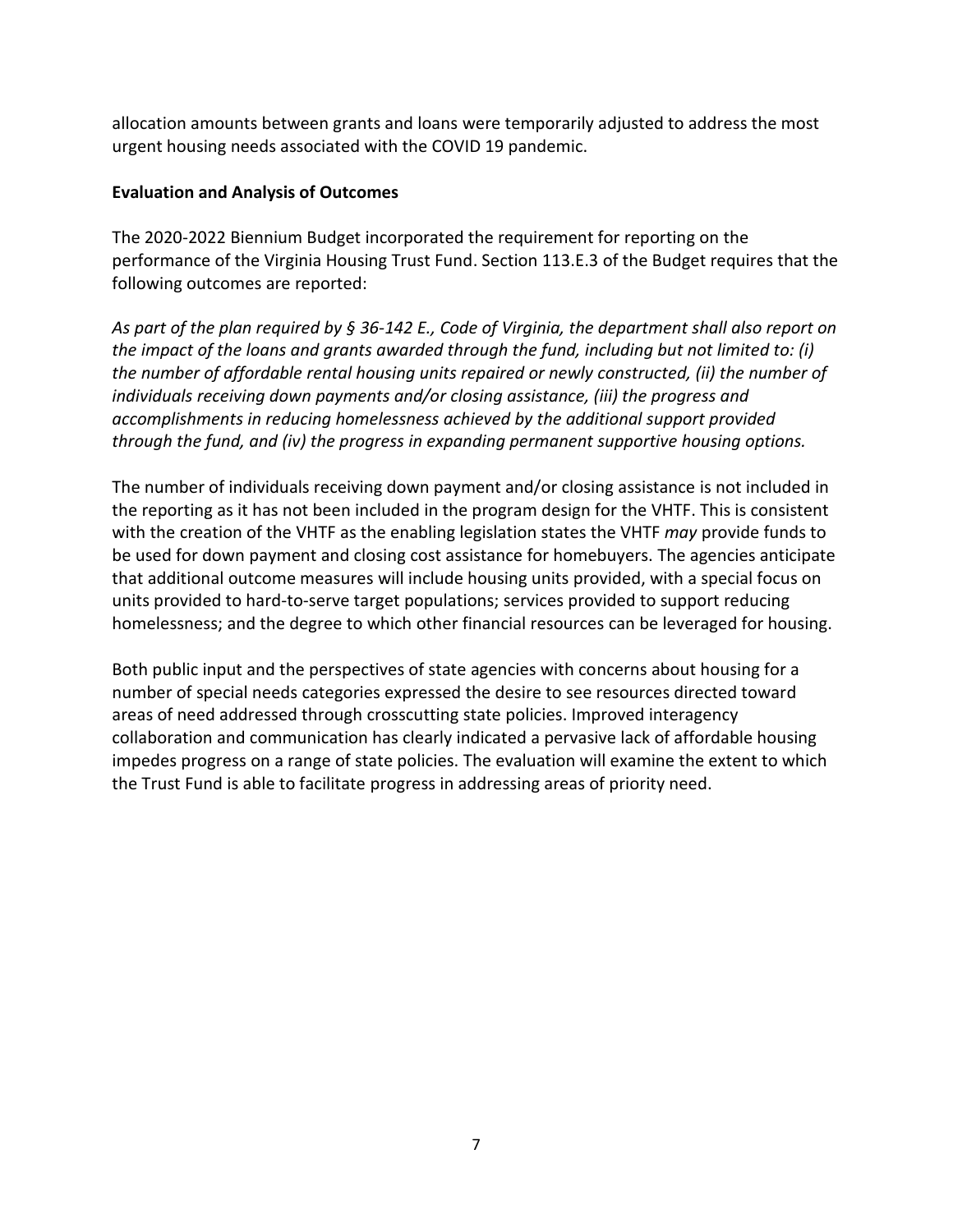#### **Summary of 2020-21 Utilization**

| 2020-2021 Virginia Housing Trust Fund Allocation |              |  |  |
|--------------------------------------------------|--------------|--|--|
| Loans                                            |              |  |  |
| Competitive Loan Pool                            | \$23,803,200 |  |  |
| <b>Grants</b>                                    |              |  |  |
| Homeless Reduction Grant Pool                    | \$15,368,800 |  |  |
| Rent and Mortgage Relief Program                 | \$28,200,000 |  |  |
| Permanent Supportive Housing-Predevelopment      | \$500,000    |  |  |
| Grant                                            |              |  |  |
| Administration                                   | \$2,828,000  |  |  |
| <b>Total</b>                                     | \$70,700,000 |  |  |

#### *2020-2021 Demand Summary*

- For the 2020-2021 program year Homeless Reduction Grants were temporarily increased from 20 to 40 percent of the VHTF in order to respond to Covid
- Approximately \$42.23 million requested for the \$24.6 million in the Competitive Loan Pool funds
	- o 66 applications
	- o 40 awarded
- Over \$6.4 million requested for \$15.3 million in Homeless Reduction Grants
	- o Balance to be awarded through the Competitive Loan Pool
	- o 35 applicants
	- o 37 awards
	- o 2 of the 37 awards are renewals for pilots projects in the cities of Richmond and Petersburg

## *Summary Points for FY 2020-21*

- More than \$24.6 million in VHTF resources invested in creating or preserving affordable housing (this included some unused homeless reduction grant funds)
	- o Many projects serving very low and extremely low income populations that are very hard to serve, such as chronically homeless and persons with intellectual and developmental disabilities
- Creation and Preservation of Affordable Housing units (Competitive Loan pool)
	- o \$24.6 million invested to leverage \$648.9 million in other resources
	- o 2,835 affordable units will be created or preserved
	- o 25 projects with permanent supportive housing (PSH) units
	- o 383 PSH units
- \$28.2 million used for Covid rent relief through the Rent Mortgage Relief Program
- 859 households were assisted through the homeless reduction and permanent supportive housing (PSH) assistance
	- o RRH 477 households
	- o PSH 382 households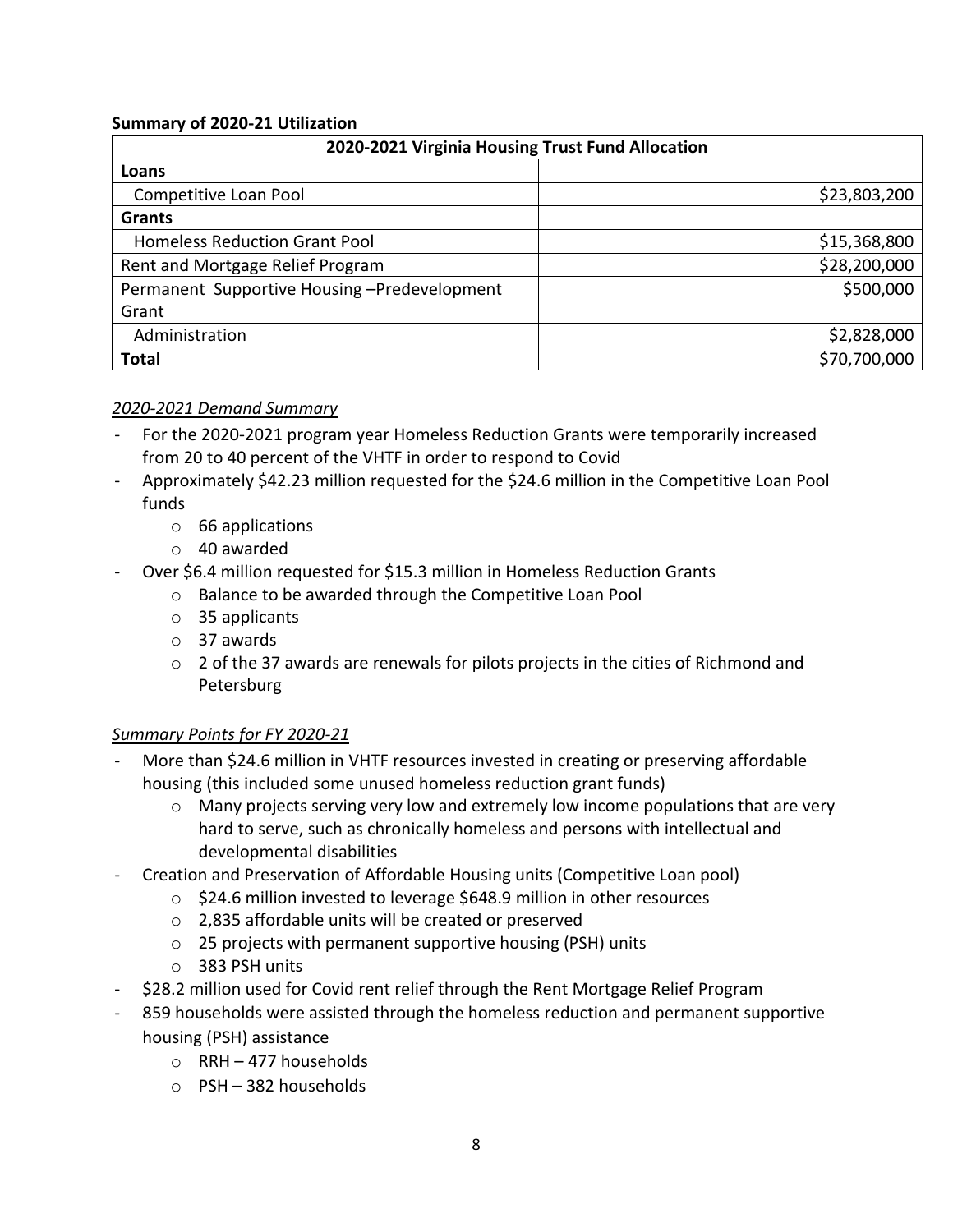# **Appendix A: Code of Virginia – Creation and Management of the Fund & Budget Reporting Requirements**

# § 36-142. Creation and management of Fund.

A. There is hereby established in the state treasury a special permanent, non-reverting fund, to be known as the "Virginia Housing Trust Fund." The Fund shall be established on the books of the Comptroller and consist of sums appropriated to the Fund by the General Assembly, all receipts by the Fund from loans made by it to housing sponsors and persons and families of low and moderate income, all income from the investment of moneys held in the Fund, and any other sums designated for deposit to the Fund from any source, public or private. The Fund shall also consist of such other sums as may be made available to it and shall include federal grants solicited and received for the specific purposes of the Fund and all interest and income from investment of the Fund. Any sums remaining in the Fund, including interest thereon, at the end of each fiscal year shall not revert to the general fund but shall remain in the Fund. All moneys designated for the Fund shall be paid into the state treasury and credited to the Fund.

B. The Department shall:

1. Work in collaboration with the HDA to provide loan origination and servicing activities as needed to carry out the purposes of the Fund. The costs of such services shall be considered an eligible use of the Fund; and

2. Use, through HDA, at least 80 percent of the moneys from the Fund to provide flexible financing for low-interest loans through eligible organizations. Such loans shall be structured to maximize leveraging opportunities. All such funds shall be repaid to the credit of the Fund. Loans may be provided for (i) affordable rental housing to include new construction, rehabilitation, repair, or acquisition of housing to assist low or moderate income citizens, including land and land improvements; (ii) down payment and closing cost assistance for homebuyers; and (iii) short-term, medium-term, and long-term loans to reduce the cost of homeownership and rental housing. Moneys required by the HDA to fund such loans and perform loan closing and disbursement services shall be transferred from the Fund to the HDA. The Department may use up to 20 percent of the moneys from the Fund to provide grants through eligible organizations for targeted efforts to reduce homelessness, including (a) temporary rental assistance, not to exceed one year; (b) housing stabilization services in permanent supportive housing for homeless individuals and homeless families; (c) mortgage foreclosure counseling targeted at localities with the highest incidence of foreclosure activity; and (d) predevelopment assistance for permanent supportive housing and other long-term housing options for the homeless.

C. The Fund shall be administered and managed by the Department as prescribed in this chapter. In order to carry out the administration and management of the Fund, the Department is granted the power to contract with or employ officers, employees, agents, advisers and consultants, including, without limitation, attorneys, financial advisers, public accountants,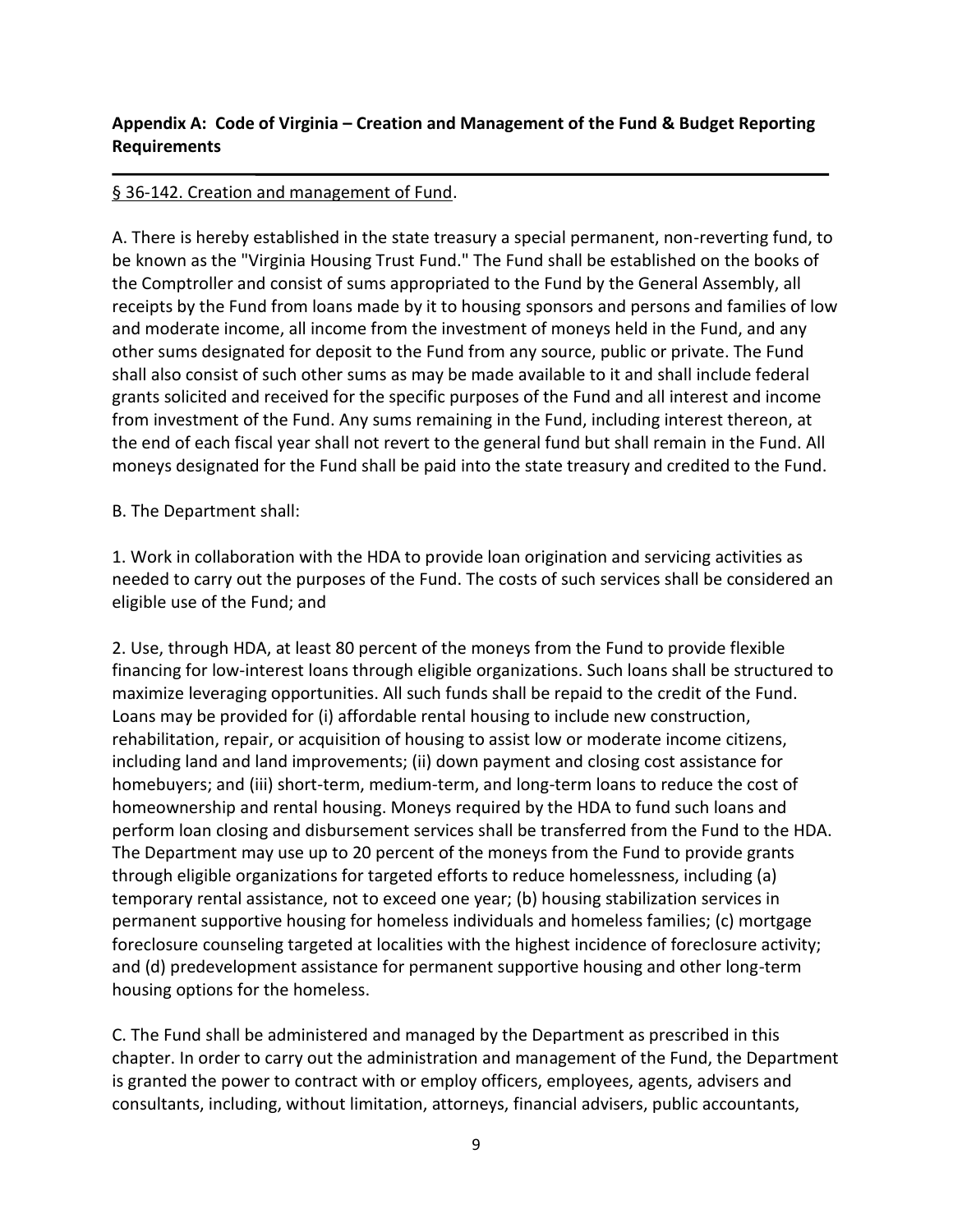engineers and other technical advisers and, the provisions of any other law to the contrary notwithstanding, to determine their duties and compensation without the approval of any other agency or instrumentality. The Department may disburse from the Fund its reasonable costs and expenses incurred in the administration and management of the Fund, including reasonable fees and costs of the HDA.

D. For the purposes of this section, eligible organizations include (i) localities, (ii) local government housing authorities, (iii) regional and statewide housing assistance organizations that provide assistance to low and moderate income or low income citizens of Virginia, and (iv) limited liability companies expressly created for the purpose of owning and operating affordable housing.

E. In any year prior to the expenditure of any general funds appropriated for the Fund for the next succeeding fiscal year, the Department, in conjunction with HDA, shall submit a plan outlining the proposed uses of such funds to the General Assembly. The plan shall be provided to the Chairmen of the House Committee on Appropriations and the Senate Committee on Finance no later than November 1 of each year.

# HB 1800, Budget Item 113, Housing Assistance Services (Chapter 552 of the 2021 Appropriation Act, Special Session I).

E.1. Out of the amounts in this Item, *\$70,700,000* the first year and *\$55,000,000* the second year from the general fund shall be deposited to the Virginia Housing Trust Fund, established pursuant to § [36-142](http://law.lis.virginia.gov/vacode/36-142/) et seq., Code of Virginia. Notwithstanding § [36-142,](http://law.lis.virginia.gov/vacode/36-142/) Code of Virginia, when awarding grants through eligible organizations for targeted efforts to reduce homelessness, priority consideration shall be given to efforts to reduce the number of homeless youth and families and to expand permanent supportive housing. Notwithstanding  $\S 36-142$ , Code of Virginia, the department may use funds appropriated in paragraph E.1. of this Item to address housing issues resulting from the COVID-19 pandemic, with the exception of monies provided for the continuation of the Virginia Rent and Mortgage Relief Program in paragraph E.2.

2. Out of the amounts appropriated in paragraph E.1., *\$28,200,000* in the first year from the general fund is hereby designated to continue the Virginia Rent and Mortgage Relief Program when monies allocated from the Coronavirus Relief Funds awarded to the Commonwealth through the Coronavirus Aid, Relief, and Economic Security (CARES) Act (P.L. 116-136) expire. In addition to the amounts designated in this paragraph, it is the intent of the General Assembly that the Department use additional funds, if necessary, from the amounts appropriated in paragraph E.1. to sustain the Virginia Rent and Mortgage Relief Program, during the declared state of emergency pursuant to § [44-146.17,](http://law.lis.virginia.gov/vacode/44-146.17/) Code of Virginia, in response to a communicable disease of public health threat as defined in § [44-146.16,](http://law.lis.virginia.gov/vacode/44-146.16/) Code of Virginia.

3. As part of the plan required by § [36-142](http://law.lis.virginia.gov/vacode/36-142/) E., Code of Virginia, the department shall also report on the impact of the loans and grants awarded through the fund, including but not limited to: (i) the number of affordable rental housing units repaired or newly constructed, (ii) the number of individuals receiving down payments and/or closing assistance, (iii) the progress and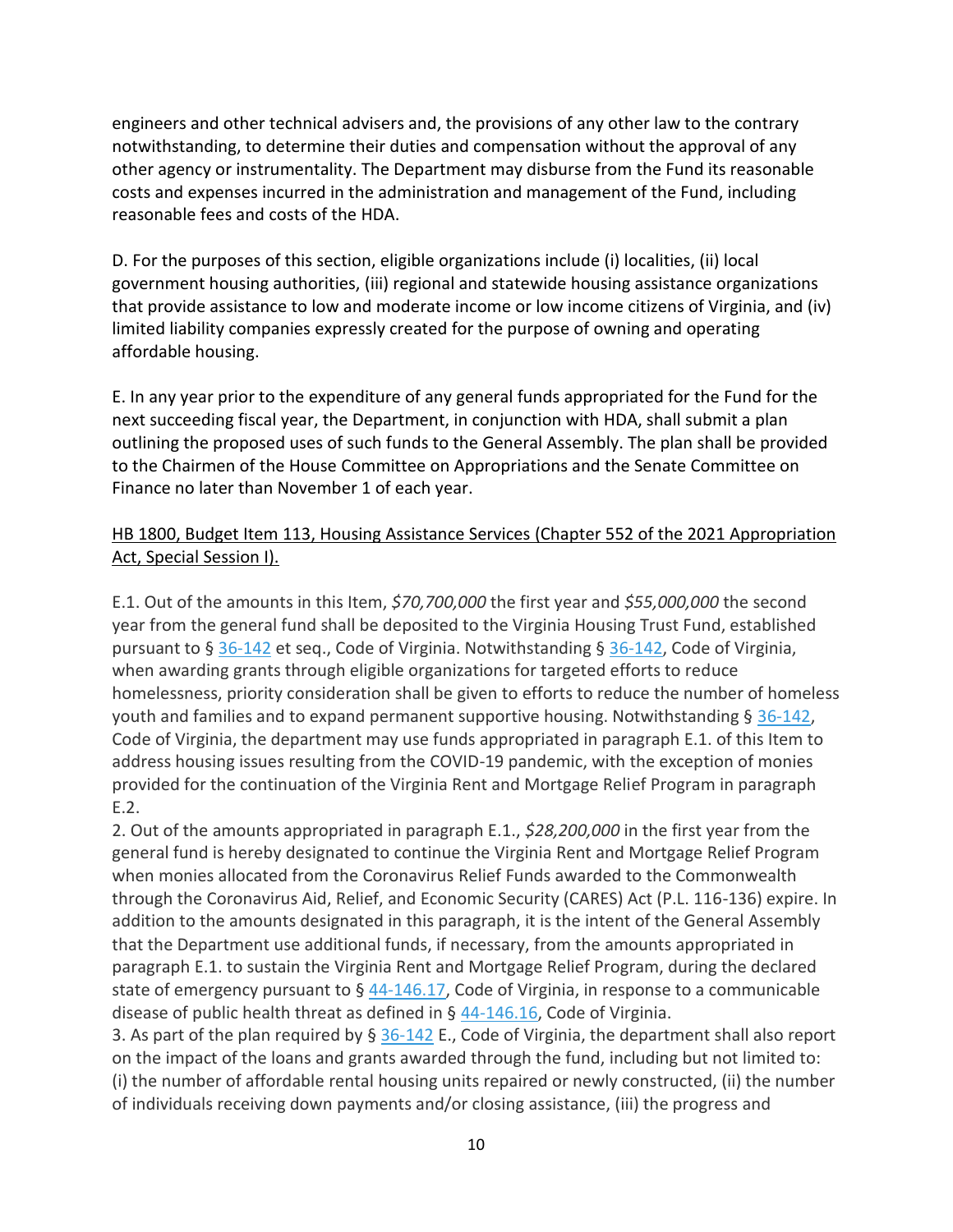accomplishments in reducing homelessness achieved by the additional support provided through the fund, and (iv) the progress in expanding permanent supportive housing options. 4.a. In administering the funds appropriated in paragraphs B.1. and B.2. of Item 479.10 for the Virginia Rent and Mortgage Relief Program, the Department shall allow for financial assistance to cover one-hundred percent of current and past due rent included in the application for rental assistance. The financial assistance supported with funds in paragraphs B.1. and B.2. of Item 479.10 for the Virginia Rent and Mortgage Relief Program shall cover the period between April 1, 2020 and expiration of the Coronavirus Relief Funds awarded to the Commonwealth through the Coronavirus Aid, Relief, and Economic Security (CARES) Act (P.L. 116-136). b. In administering the funds appropriated in paragraph E.2. of this item for the Virginia Rent and Mortgage Relief Program, the Department shall allow for financial assistance to cover onehundred percent of current and past due rent included in the application for rental assistance. At such time the general funds provided in paragraph E.2. of this item are deployed, the Department may allow for financial assistance to be used to cover past due rent accumulated prior to April 1, 2020.

c. Landlords and tenants shall be able to access the funds appropriated in paragraph E.2. of this item and paragraphs B.1. and B.2. of Item 479.10 for the Virginia Rent and Mortgage Relief Program.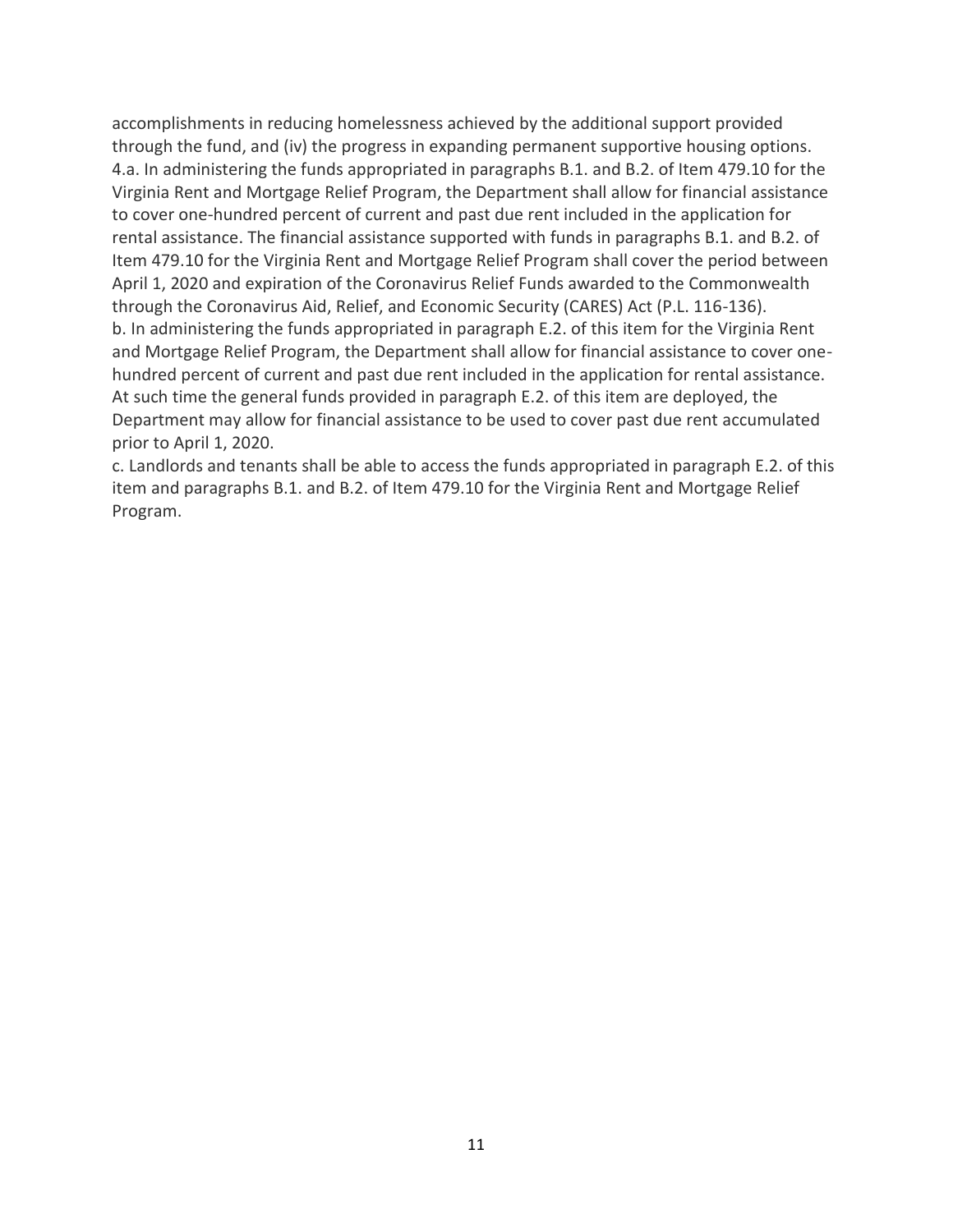| <b>Trust Fund</b><br><b>Grants</b><br><b>Components &amp;</b> |                                                                                                                                                                                                                                                                                                                                                  | Loan                                                                                                                                                                                                                                                                                                                                                                                                                           |                                                                                                                                                                                                                                                                                                                                                                                                                                                                                                                                                                      | <b>Totals</b>                |
|---------------------------------------------------------------|--------------------------------------------------------------------------------------------------------------------------------------------------------------------------------------------------------------------------------------------------------------------------------------------------------------------------------------------------|--------------------------------------------------------------------------------------------------------------------------------------------------------------------------------------------------------------------------------------------------------------------------------------------------------------------------------------------------------------------------------------------------------------------------------|----------------------------------------------------------------------------------------------------------------------------------------------------------------------------------------------------------------------------------------------------------------------------------------------------------------------------------------------------------------------------------------------------------------------------------------------------------------------------------------------------------------------------------------------------------------------|------------------------------|
| <b>Features</b>                                               | <b>Homelessness</b><br><b>Reduction</b>                                                                                                                                                                                                                                                                                                          | <b>Vibrant</b><br><b>Community</b><br><b>Initiative</b>                                                                                                                                                                                                                                                                                                                                                                        | <b>Competitive</b><br><b>Loan Pool</b>                                                                                                                                                                                                                                                                                                                                                                                                                                                                                                                               |                              |
| <b>Purpose</b>                                                | Provide<br>competitive<br>grants to local/<br>regional partners<br>providing<br>temporary (<1<br>year) rental<br>assistance;<br>housing<br>stabilization<br>services in<br>permanent<br>supportive<br>housing; and pre-<br>development for<br>long-term<br>housing<br>opportunities for<br>the homeless.<br>Require<br>coordination with<br>CoC. | Competitive<br>process to<br>combine<br>multiple<br>funding<br>sources in<br>order to fund<br>comprehensive<br>community<br>projects.<br><b>Trust Fund</b><br>resources will<br>be directed to<br>activities<br>supporting the<br>creation or<br>preservation of<br>affordable<br>housing<br>opportunities.<br>Will<br>consolidate<br>project<br>management<br>and program<br>compliance<br>requirements<br>wnere<br>possible. | Through a<br>competitive process,<br>provide local/ regional<br>partners with low-<br>interest loans that will<br>assist in financing<br>housing projects that<br>meet critical state<br>housing policies.<br>Project underwriting<br>will tailor repayment<br>rates and terms to<br>specific project needs.<br>The highest priority<br>will go to those<br>demonstrating<br>financial sustain-<br>ability and leveraging.<br>Prioritize projects<br>serving special needs<br>populations-ID/DD,<br>Severe mental illness,<br><b>Permanent Supportive</b><br>Housing |                              |
| <b>Funding Available</b>                                      | \$8,800,000                                                                                                                                                                                                                                                                                                                                      | \$5,000,000                                                                                                                                                                                                                                                                                                                                                                                                                    | \$39,000,000                                                                                                                                                                                                                                                                                                                                                                                                                                                                                                                                                         | \$55,000,000<br>(\$2,200,000 |
|                                                               | Includes<br>\$500,000 for<br>PSH Pre-<br>development<br>Grants                                                                                                                                                                                                                                                                                   |                                                                                                                                                                                                                                                                                                                                                                                                                                |                                                                                                                                                                                                                                                                                                                                                                                                                                                                                                                                                                      | Administration)              |

# **Appendix B: Housing Trust Fund Snapshot 2021-2022 Allocation**